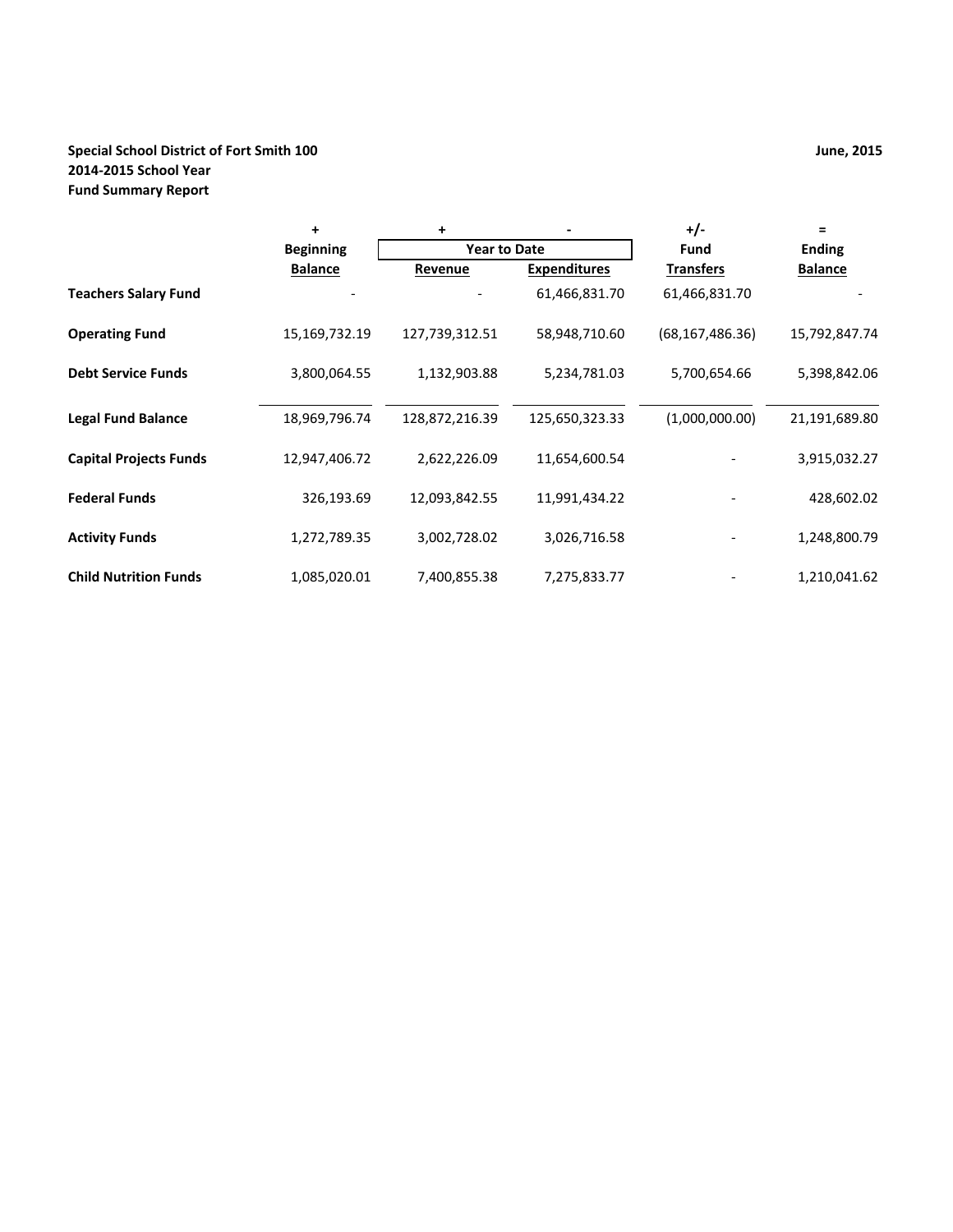### **Special School District of Fort Smith 100 2014‐2015 School Year Revenue Report**

|                                       | June, 2015    | <b>Year to Date</b> | <b>Budget</b> | (Excess) or<br><b>Short of Funds</b> |
|---------------------------------------|---------------|---------------------|---------------|--------------------------------------|
| Property Taxes - Jul-Dec              | 2,587,128.35  | 35,620,304.89       | 34,944,106    | (676, 199)                           |
| Property Taxes - Jan-Jun              | 6,885,258.60  | 12,323,028.69       | 13,165,332    | 842,303                              |
| Property Taxes - Delinquent           | 368,243.55    | 2,353,058.88        | 2,139,465     | (213, 594)                           |
| Property Taxes - Excess Comm          |               | 878,684.71          | 1,064,960     | 186,275                              |
| Revenues in Lieu of Taxes             |               | 264,010.96          | 150,000       | (114, 011)                           |
| Penalties/Interest on Tax             | 6,867.15      | 39,726.98           |               | (39, 727)                            |
| <b>Interest Revenue</b>               | 2,893.68      | 36,651.57           | 45,000        | 8,348                                |
| Contributions                         |               |                     |               |                                      |
| <b>Turf Sponsorships</b>              | 13,000.00     | 118,000.00          |               | (118,000)                            |
| Sale/Loss Compensation                |               | 46,994.76           |               | (46,995)                             |
| <b>State Foundation Funding</b>       | 5,148,793.00  | 56,680,400.00       | 56,705,358    | 24,958                               |
| 98% Uniform Rate of Tax               | 635,963.00    | 635,963.00          | 698,142       | 62,179                               |
| <b>Other Local Revenue</b>            | 18,963.15     | 355,861.06          | 258,000       | (97, 861)                            |
| Daycare Fees                          |               | 166,996.00          | 166,118       | (878)                                |
| Severance Tax                         | 685.02        | 1,768.44            | 1,000         | (768)                                |
| Special Ed Supervision                |               | 55,943.68           |               | (55, 944)                            |
| Special Ed Catastrophic               | 141,625.21    | 141,625.21          |               | (141, 625)                           |
| <b>Residential Treatment</b>          | 270,645.66    | 843,825.66          | 785,138       | (58, 688)                            |
| <b>Professional Development</b>       |               | 379,215.00          | 379,215       |                                      |
| <b>ALE</b>                            | 74,116.00     | 370,579.00          | 370,579       |                                      |
| <b>ELL</b>                            |               | 1,177,021.00        | 1,153,246     | (23, 775)                            |
| <b>NSL</b>                            | 963,975.00    | 10,603,745.00       | 10,603,745    |                                      |
| <b>Workforce Centers</b>              |               | 256,750.00          | 255,125       | (1,625)                              |
| <b>General Facility Funds</b>         |               | 16,236.00           |               | (16, 236)                            |
| Debt Service Funds                    |               | 38,435.00           |               | (38, 435)                            |
| <b>Student Growth Funds</b>           | 24,519.00     | 196,967.00          |               | (196, 967)                           |
| <b>College &amp; Career Readiness</b> |               | 216,302.12          |               | (216, 302)                           |
| <b>Broadband Match</b>                |               | 77,924.97           |               | (77, 925)                            |
| Other State Funds                     | 72,462.00     | 680,593.63          | 401,840       | (278, 754)                           |
| <b>Adult Education</b>                | 194,919.04    | 1,224,144.87        | 1,233,102     | 8,957                                |
| <b>State Preschool</b>                | 32,935.33     | 329,085.90          | 299,150       | (29, 936)                            |
| <b>ABC Grant</b>                      | 350.00        | 1,454,214.00        | 1,457,850     | 3,636                                |
| <b>Indirect Cost Revenue</b>          | 155,254.53    | 155,254.53          | 207,726       | 52,472                               |
| Total                                 | 17,598,597.27 | 127,739,312.51      | 126,484,197   | (1, 255, 117)                        |

**June, 2015**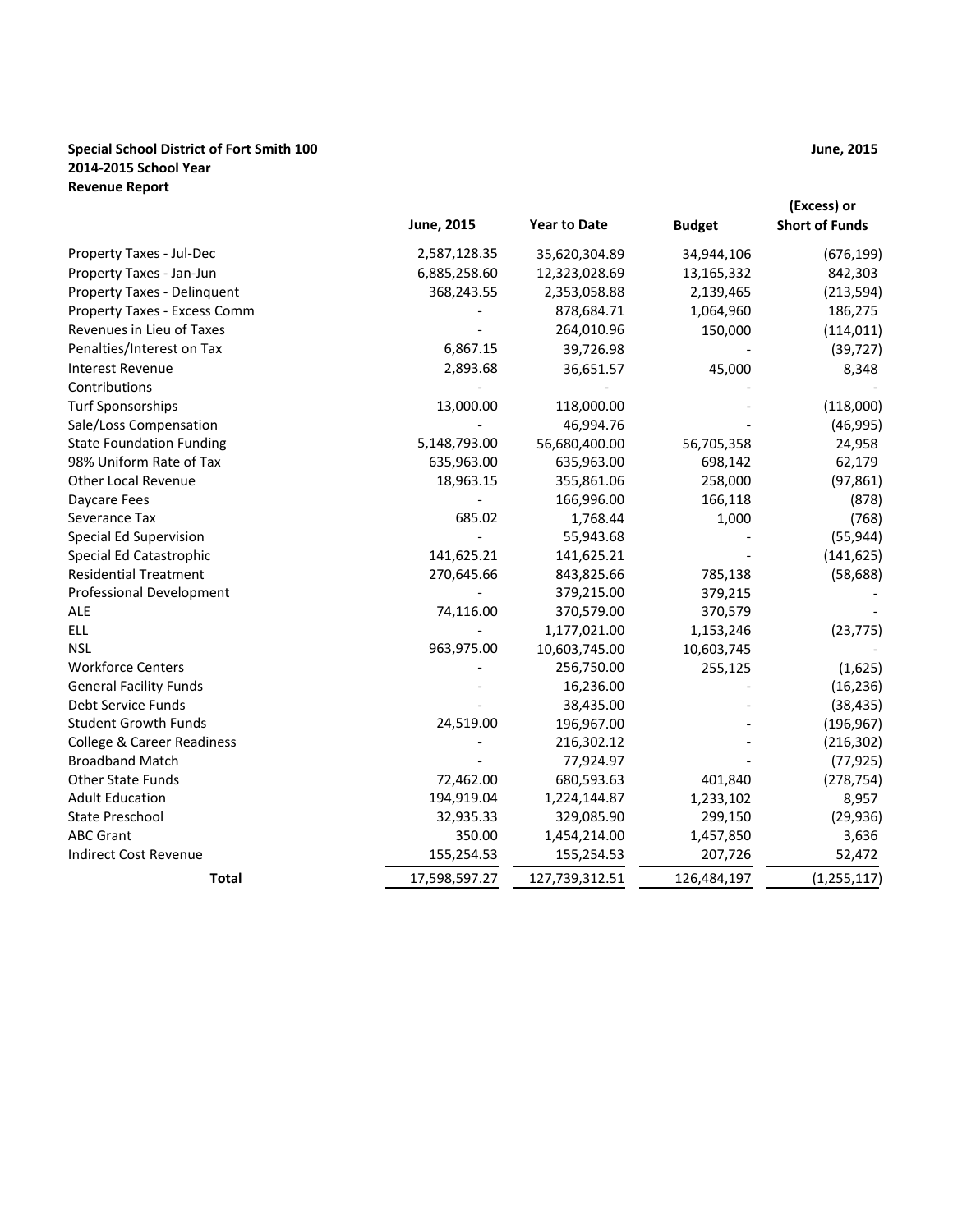## **Special School District of Fort Smith 100 2014‐2015 School Year Expenditure Report**

|                                     | June, 2015    | Year to Date  | <b>Budget</b> | (Overage) or<br><b>Left to Spent</b> |
|-------------------------------------|---------------|---------------|---------------|--------------------------------------|
| <b>Teachers Salary Fund</b>         |               |               |               |                                      |
| <b>Regular Education</b>            | 7,248,036.98  | 36,458,384.75 | 37,412,927    | 954,542                              |
| <b>Special Education</b>            | 1,066,929.31  | 5,232,498.59  | 5,357,887     | 125,388                              |
| <b>Vocational Education</b>         | 445,189.34    | 2,247,894.84  | 2,264,005     | 16,110                               |
| <b>Compensatory Education</b>       | 140,071.45    | 843,407.97    | 975,700       | 132,292                              |
| <b>Other Education</b>              | 455,915.79    | 2,287,925.10  | 2,371,488     | 83,562                               |
| <b>Pupil Services</b>               | 776,787.71    | 4,154,445.29  | 4,285,653     | 131,208                              |
| <b>Instructional Staff Services</b> | 986,635.70    | 5,404,159.53  | 5,413,075     | 8,916                                |
| <b>Administrative Services</b>      | 57,372.61     | 458,981.85    | 458,982       |                                      |
| <b>School Admin Services</b>        | 613,831.99    | 4,251,883.59  | 4,002,248     | (249, 636)                           |
| <b>Central Services</b>             | 15,906.30     | 127,250.19    | 127,250       |                                      |
| <b>Other Services</b>               |               |               |               |                                      |
| <b>Totals</b>                       | 11,806,677.18 | 61,466,831.70 | 62,669,215    | 1,202,382                            |
| <b>Operating Fund</b>               |               |               |               |                                      |
| <b>Regular Education</b>            | 2,395,311.56  | 14,165,230.00 | 14,822,467    | 657,237                              |
| <b>Special Education</b>            | 782,220.56    | 3,291,780.24  | 3,322,750     | 30,970                               |
| <b>Vocational Education</b>         | 124,029.02    | 692,277.98    | 709,732       | 17,454                               |
| <b>Compensatory Education</b>       | 89,526.99     | 1,010,508.51  | 584,575       | (425, 933)                           |
| <b>Other Education</b>              | 379,205.38    | 1,828,657.54  | 1,930,198     | 101,541                              |
| <b>Pupil Services</b>               | 790,842.44    | 4,338,616.66  | 4,333,877     | (4, 740)                             |
| <b>Instructional Staff Services</b> | 898,369.96    | 6,771,412.37  | 6,703,020     | (68, 393)                            |
| <b>Administrative Services</b>      | 63,324.96     | 634,368.40    | 728,162       | 93,794                               |
| <b>School Admin Services</b>        | 646,332.93    | 4,102,666.63  | 3,990,381     | (112, 286)                           |
| <b>Central Services</b>             | 215,006.66    | 2,780,726.51  | 3,603,733     | 823,006                              |
| <b>Maintenance &amp; Operations</b> | 1,558,686.71  | 14,449,850.56 | 15,199,062    | 749,212                              |
| <b>Pupil Transportation</b>         | 581,935.29    | 2,928,928.87  | 3,156,230     | 227,301                              |
| <b>Other Services</b>               | 434,078.42    | 1,953,686.33  | 1,751,779     | (201, 907)                           |
| <b>Totals</b>                       | 8,958,870.88  | 58,948,710.60 | 60,835,966    | 1,887,256                            |
| <b>Debt Service Fund</b>            |               |               |               |                                      |
| Principal                           |               | 2,618,201.89  | 2,618,202     |                                      |
| Interest                            |               | 2,607,862.86  | 2,607,863     |                                      |
| Dues and Fees                       |               | 8,716.28      | 25,000        | 16,284                               |
| <b>Totals</b>                       |               | 5,234,781.03  | 5,251,065     | 16,284                               |

**June, 2015**